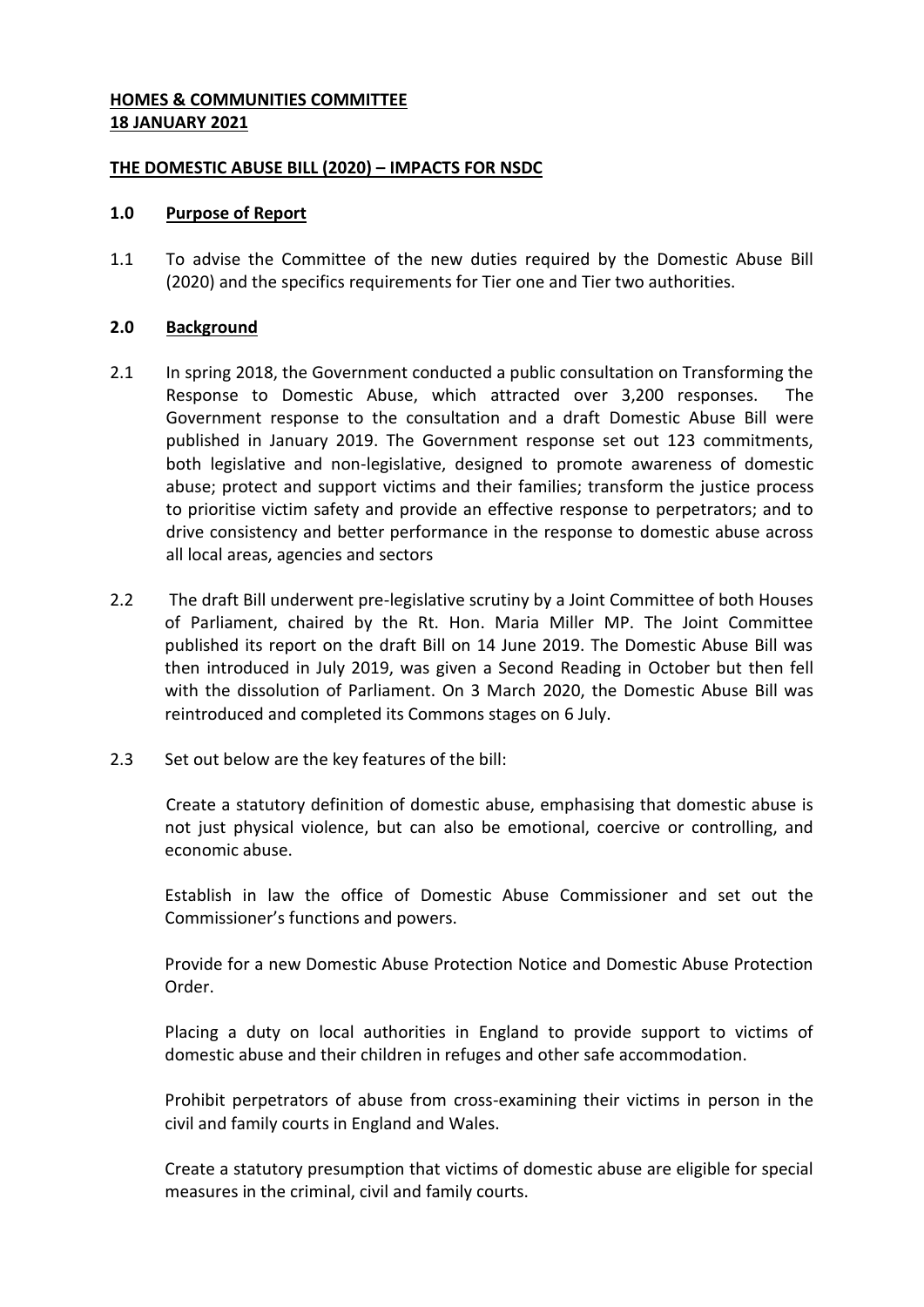Clarify by restating in statute law the general proposition that a person may not consent to the infliction of serious harm and, by extension, is unable to consent to their own death.

Extend the extraterritorial jurisdiction of the criminal courts in England and Wales, Scotland and Northern Ireland to further violent and sexual offences.

Enable domestic abuse offenders to be subject to polygraph testing as a condition of their license following their release from custody.

Place the guidance supporting the Domestic Violence Disclosure Scheme ("Clare's law") on a statutory footing.

Provide that all eligible homeless victims of domestic abuse automatically have 'priority need' for homelessness assistance.

Ensure that where a local authority, for reasons connected with domestic abuse, grants a new secure tenancy to a social tenant who had or has a secure lifetime or assured tenancy (other than an assured shorthold tenancy) this must be a secure lifetime tenancy.

- 2.4 The majority of the powers introduced by the bill will be applicable to the county council as a tier one authority. However, there are some specific duties for tier 2 authorities. A more detailed analysis of the impact on those elements of the Bill as that apply to Newark and Sherwood DC are set out later in this report.
- 2.5 The framework for Domestic abuse as set out in the Bill is similar to that which has been seen for Safeguarding in that the County Council will be required to establish a board that will oversee the production of a local strategy to address domestic abuse and to support survivors and their families. Tier 2 authorities will be required to '-cooperate in any way necessary' with the County Council.

## 2.6 Preparation to-date for Implementation of the Act

In 2020/21, in preparation for the new duty, the financial allocations from MHCLG for the provision of support services for survivors of domestic abuse in safe accommodation was awarded to Tier one local authorities. Nottinghamshire County Council received £500,000. This was used by the County Council for the services to support 40 units covering different areas of the County. Four refuge providers are delivering these services. The refuge direct accommodation costs are funded through Housing Benefits, administered by district councils

2.7 An oversight group, the Nottinghamshire Safe Accommodation Group, was set established with the first meeting June 2020 for coordinating, monitoring and developing the services. In addition to the County Council and their service providers, this group enables partnership discussions with housing and community safety officers in Boroughs/Districts. The Safe Accommodation group is a subgroup of the Nottinghamshire Domestic and Sexual Abuse Executive. The DSA Exec reports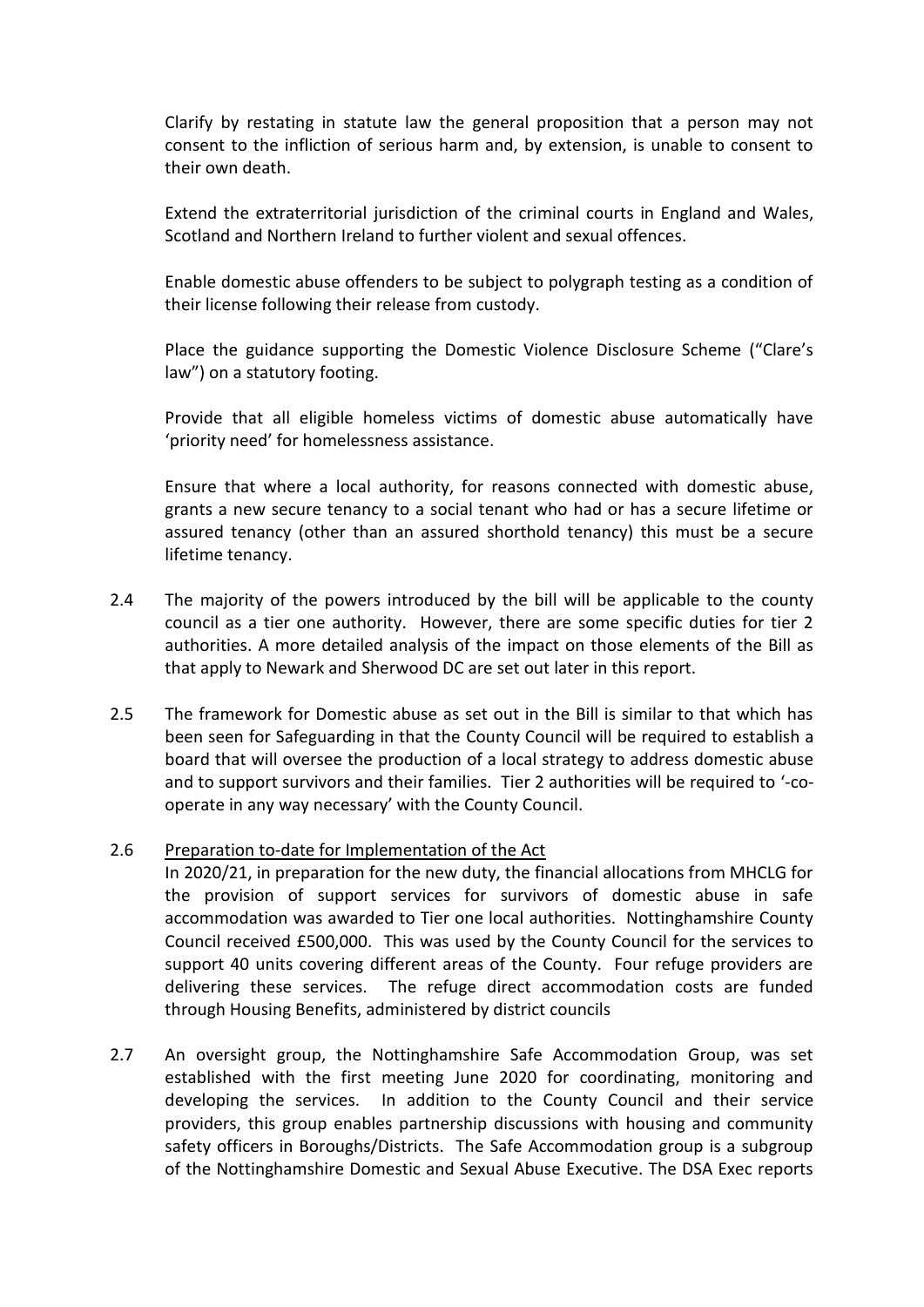to the Safer Nottinghamshire Board (SNB), a group chaired by the Chief Executive of the County Council.

- 2.8 Nottinghamshire County Council has received an allocation from MHCLG (£50K) to commence preparation for the implementation of the new duty. Public Health has sought approval from the Council's Adult Social Care and Public Health Committee (9/11/2020) to recruit to a managerial position (1-year contract) to achieve this. Recruitment processes for this position has commenced).
- 2.9 The County Council is required to appoint a domestic abuse local partnership board for the purposes of providing advice to the authority about the exercise of the authority's functions. It is anticipated that the Board will:
	- a. Assess, or make arrangements for the assessment of, the need for domestic abuse support for all victims (and their children) who reside in relevant safe accommodation in their area, including those who require cross-border support.
	- b. Prepare and publish a strategy for the provision of such support to cover their area having regard to the need's assessment.
	- c. Give effect to the strategy (for example through commissioning / decommissioning decisions.)
	- d. Monitor and evaluate the effectiveness of the strategy.
	- e. Report back annually to central government.

## 2.10 Implications for NSDC

**Secure tenancies and victims of domestic abuse** - The Bill will require local authorities, when re-housing an existing lifetime social tenant, or offering them a new sole tenancy in their own home, to grant a new lifetime tenancy if the local authority is satisfied that the tenant or a member of their household has been a victim of domestic abuse and the new tenancy is granted in connection with that abuse.

- 2.11 Our Tenancy Policy sets out that we will grant the most appropriate form of tenure for their circumstances as determined by us and in accordance with relevant statutes. In all cases where the tenant has a secure tenancy they will be granted a new secure tenancy if we are satisfied as per 2.10 above.
- 2.12 **Homelessness** The Bill gives those who are homeless as a result of fleeing domestic abuse, priority need status for accommodation secured by the local authority. This should allow more victims to access accommodation and prevent the fear of homelessness for victims seeking to flee abuse.
- 2.13 The Bill requires local authorities to give priority need status to all victims who are homeless and eligible for assistance. This will mean that victims will no longer need to prove they are vulnerable as result of their abuse in order to access accommodation secured by the local authority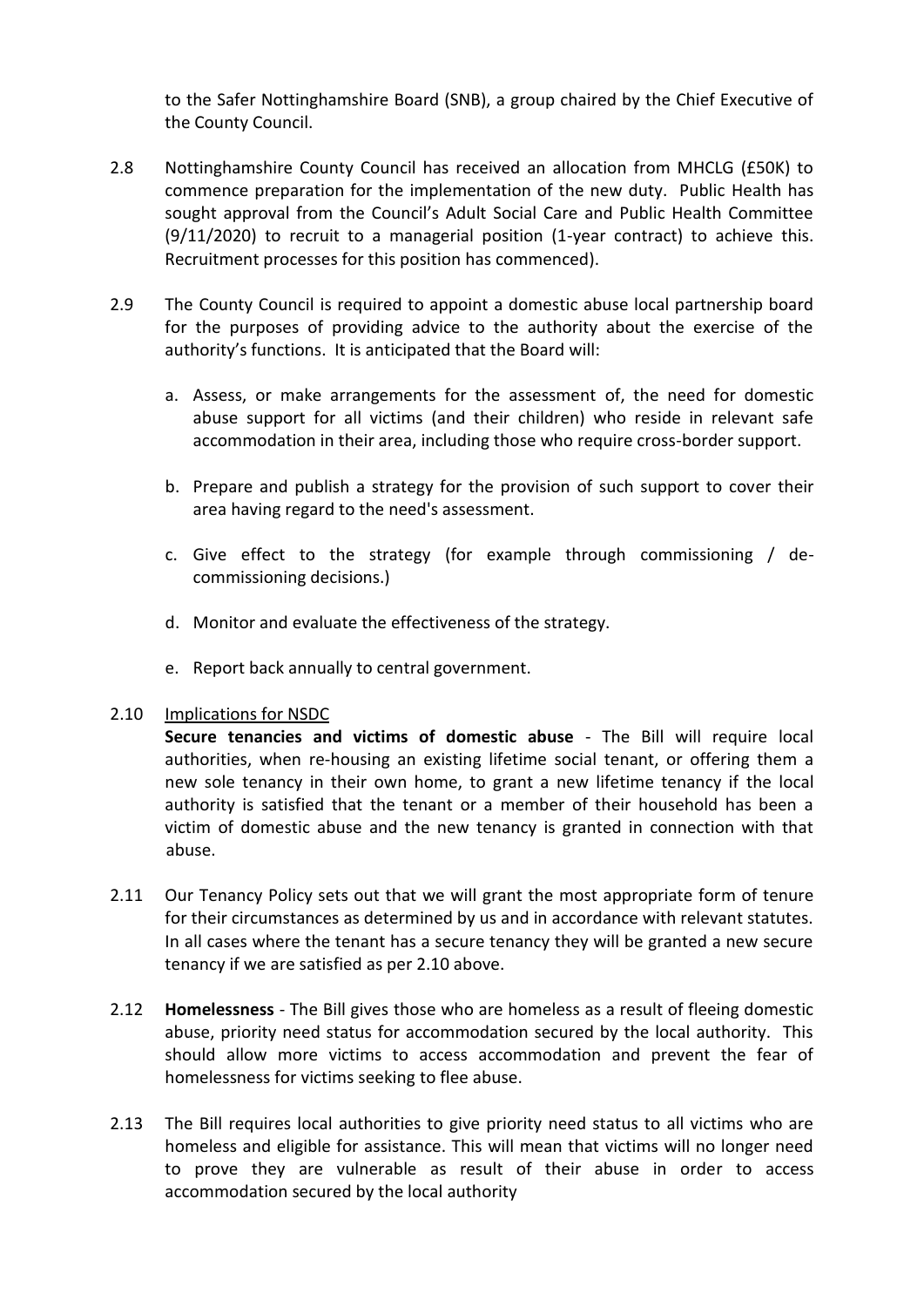2.14 Our Housing Options Team have been working with Nicki Richards (Domestic Abuse Co-ordinator for Newark & Sherwood and Bassetlaw) and can see no real change from existing methods of assessment for victims who are homeless and in priority need.

## **3.0 Proposals**

- 3.1 The County Council are proposing to use the Domestic and Sexual Abuse Executive along with the Nottinghamshire Safe Accommodation Group working with this as a sub-group to fulfill the requirements to have a Domestic Abuse Partnership Board.
- 3.2 The DSA Executive is currently a thematic group reporting to the Safer Nottinghamshire Board. The DSA Executive meeting is normally attended by the Domestic Violence Co-ordinator on behalf of the Community Safety Partnership.
- 3.3 Clause 56 of the bill sets out the requirements in terms of membership of the board. It must *include 'at least one person appearing to the authority to represent the interests of local authorities for areas within its area'.*
- 3.3 Once there is more clarity on how the Board will operate there will need to be some consideration as to the district council's representation.

## **4.0 Equalities Implications**

4.1 Local authorities are responsible for devising allocation schemes for social housing within a national framework. This is unchanged by the powers. In framing these criteria local authorities must have regard to their duties under the equalities legislation and the requirement to give overall priority to people in the reasonable preference categories. Local authorities must give 'reasonable preference' to all homeless people, regardless of priority need. This means that any homeless household fleeing due to domestic abuse should be given reasonable preference by the local authority.

## **5.0 Digital Implications**

5.1 None from this report.

## **6.0 Financial Implications FIN20-21/8794**

6.1 At present, the passing of the Domestic Abuse Bill will not have any additional financial implications to NSDC. Once there is more clarity on how the Domestic Abuse Partnership Board will operate and how NSDC will feed into this, any financial implications identified will be reported back to the committee.

## **7.0 RECOMMENDATION(S)**

**That Members consider the implications of the Domestic Abuse bill and how it will be implemented locally.**